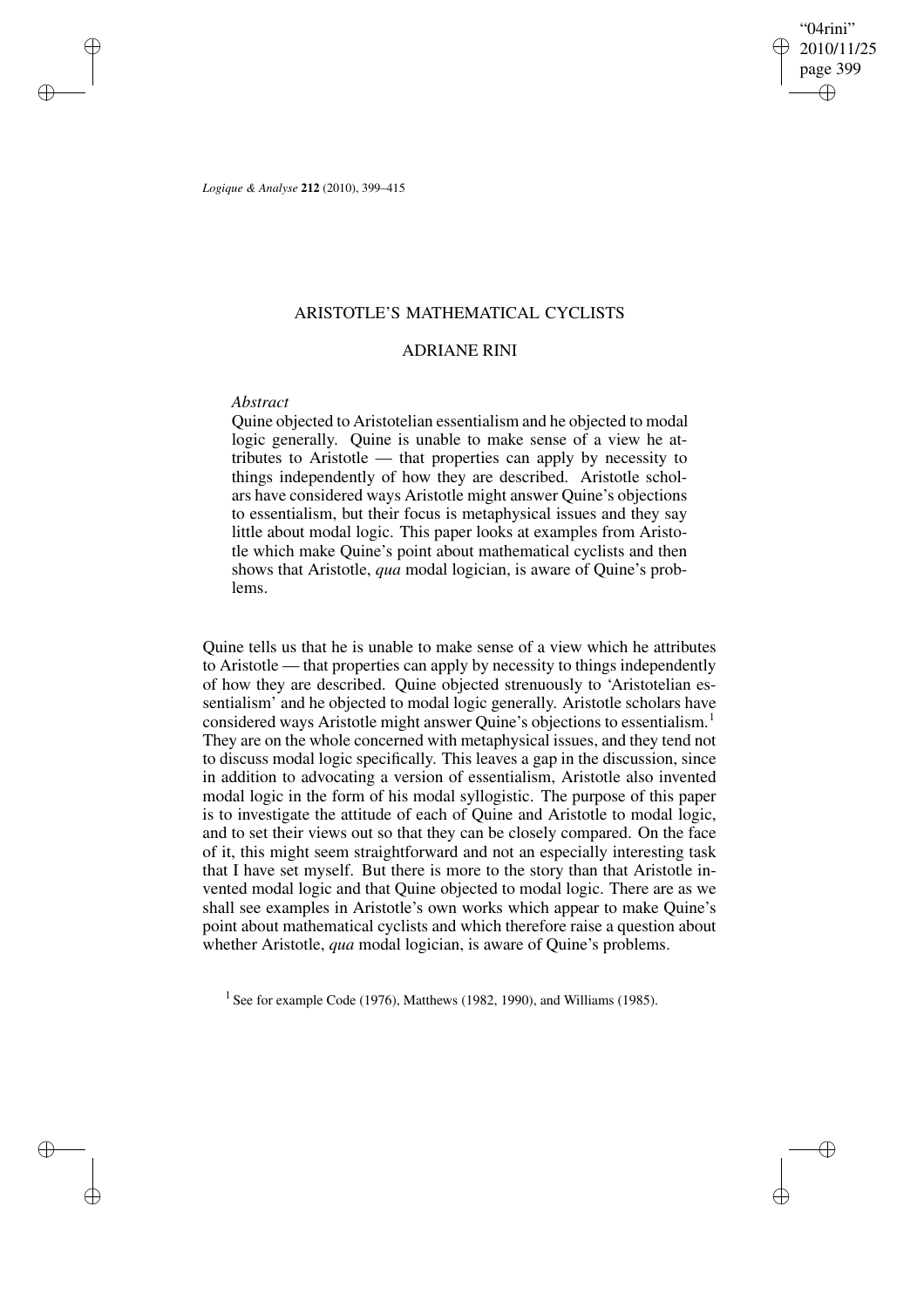"04rini" 2010/11/25 page 400 ✐ ✐

✐

✐

400 ADRIANE RINI

Aristotle clearly gives a metaphysical theory which we appropriately describe as a basic form of essentialism. Things in the world have essential natures; things have attributes which are necessary to them. Things in the world also have other merely accidental attributes. These accidental attributes fall short of necessity and are only contingent. They may happen to belong to a thing but there is no necessity about it. For the Aristotle scholar there are important questions about how to understand and define what is an essential attribute, what is merely accidental, how the two are related, and so on. Aristotle's discussion of modal syllogistic is peppered with examples of essential and accidental attributes, such as the following:

- (1) Being an animal is essential to a horse. A horse cannot fail to be an  $a$ nimal — i.e., a horse is necessarily an animal.
- (2) A horse might be dapple gray or black; it might be moving or standing still. These attributes are merely accidental, or coincidental. A horse is contingently black, because even though it is black it could have been otherwise.

Consider (1). If you take animal away, then you no longer have horse. Nothing is a horse that is not also an animal. But (2) is different. You can take black away and still have a horse. From the point of view of the logic, we can treat 'accidental', 'coincidental' and 'contingent' in (2) as equivalent expressions.<sup>2</sup> Examples like (1) and (2) are routine in *An*  $Pr$ <sup>3</sup>. And these examples make it clear that Aristotle is concerned with *things*. In his metaphysics *things* have essences, and *things* can also have accidental attributes. But Quine objects even to this much.

Quine tells us that he is unable to make sense of the view that properties can apply by necessity to things independently of how they are described. He describes "an invidious attitude toward certain ways of uniquely specifying [an object]  $x$ ... and favoring other ways... as somehow better revealing the 'essence' of the object". (Quine, 1953, p. 155) This is a "reversion to Aristotelian essentialism", according to which "an object, of itself, and by whatever name or none, must be seen as having some of its traits necessarily and others contingently...." (p. 155) Quine objects to showing "favoritism among the traits of an object". (p. 155) In Quine 1960, Quine describes as

2 From a *logical* point of view these are equivalent, and in the modal syllogistic we have to treat them as such. Classical scholars discuss the variety of modal expressions in Aristotle's Greek. See, for example, Sorabji (1980) and Smith (1989).

3 See, for example, *An Pr* 26a2–9, 31a37–b10, 34b7–18.

✐

✐

✐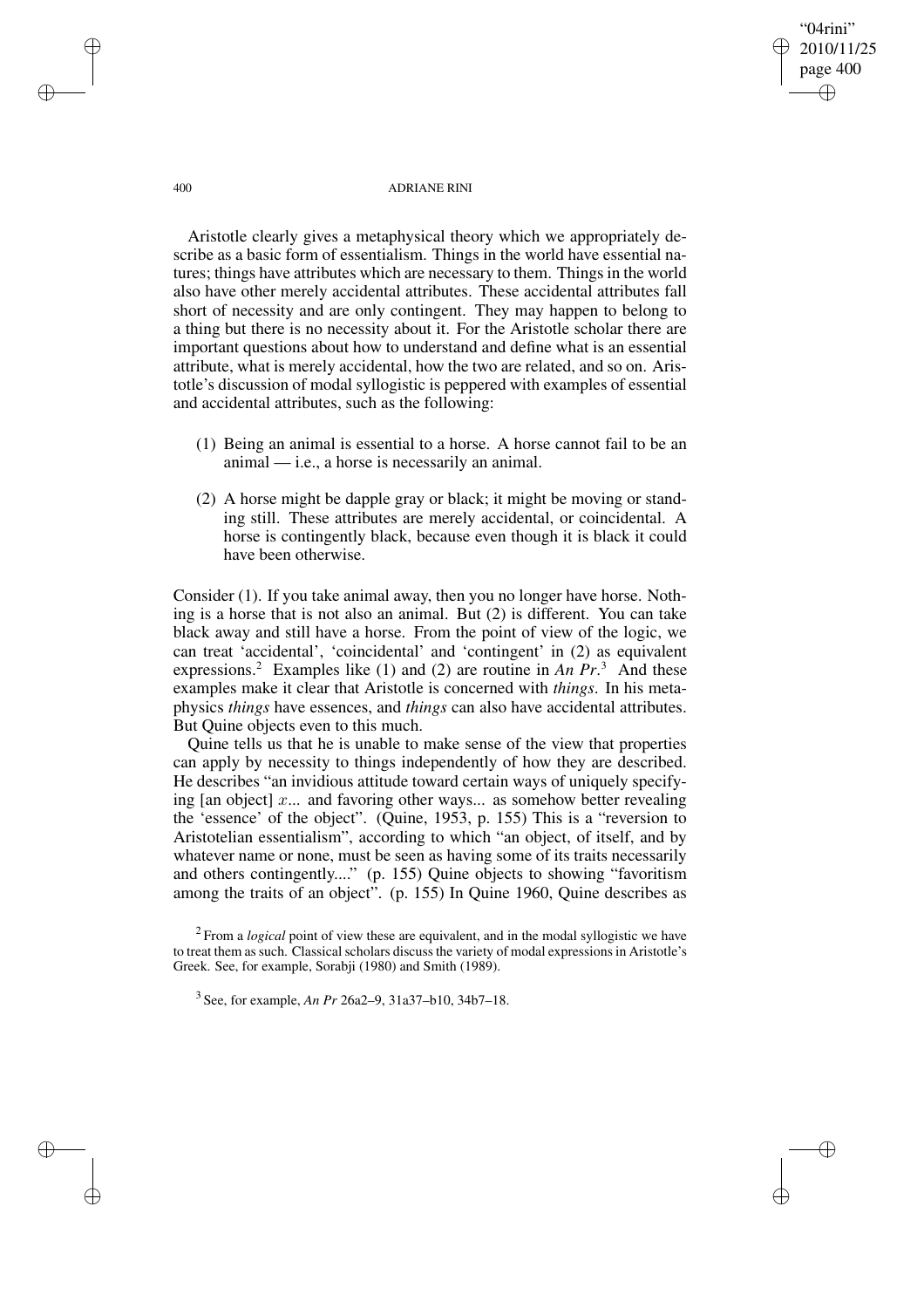✐

✐

✐

✐

'baffling' "talk of a difference between necessary and contingent attributes of an object". And he tries to share his bafflement with the rest of us in the tale of the mathematical cyclist:

Perhaps I can evoke the appropriate sense of bewilderment as follows. Mathematicians may conceivably be said to be necessarily rational and not necessarily two-legged; and cyclists necessarily twolegged and not necessarily rational. But what of an individual who counts among his eccentricities both mathematics and cycling? Is this concrete individual necessarily rational and contingently twolegged or vice versa? Just insofar as we are talking referentially of the object, with no special bias toward a background grouping of mathematicians as against cyclists or vice versa, there is no semblance of sense in rating some of his attributes as necessary and others as contingent. Some of his attributes count as important and others as unimportant, yes; some as enduring and others as fleeting; but none as necessary or contingent.

Curiously, a philosophical tradition does exist for just such a distinction between necessary and contingent attributes. It lives on in the terms 'essence' and 'accident', 'internal relation' and 'external relation'. It is a distinction that one attributes to Aristotle (subject to contradiction by scholars, such being the penalty for attributions to Aristotle). But, however venerable the distinction, it is surely indefensible... (Quine 1960, p. 199)

Quine's last few lines here are perhaps a bit cavalier. He does not show himself to be much interested in what precisely Aristotle says, and in fact Quine uses 'Aristotelian essentialism' as little more than a label.<sup>4</sup>

Quine objects to talking about *things* — about ordinary and real *objects* in the world — in the way that Aristotle talks about them. Quine cannot countenance the notion that things have different kinds of attributes, some of them necessary and some merely accidental, and this affects his views about modal logic. He thinks quantified modal sentences are meaningless: "necessity does not properly apply to the fulfillment of conditions by *objects*... apart from special ways of specifying them." (Quine 1953, p. 151) So, the following sentences

(3) All mathematicians are necessarily rational

(4) All cyclists are contingently rational

 $4$  This has been noted by others. See, for example, Matthews (1990, p. 251).

"04rini" 2010/11/25 page 401

✐

✐

✐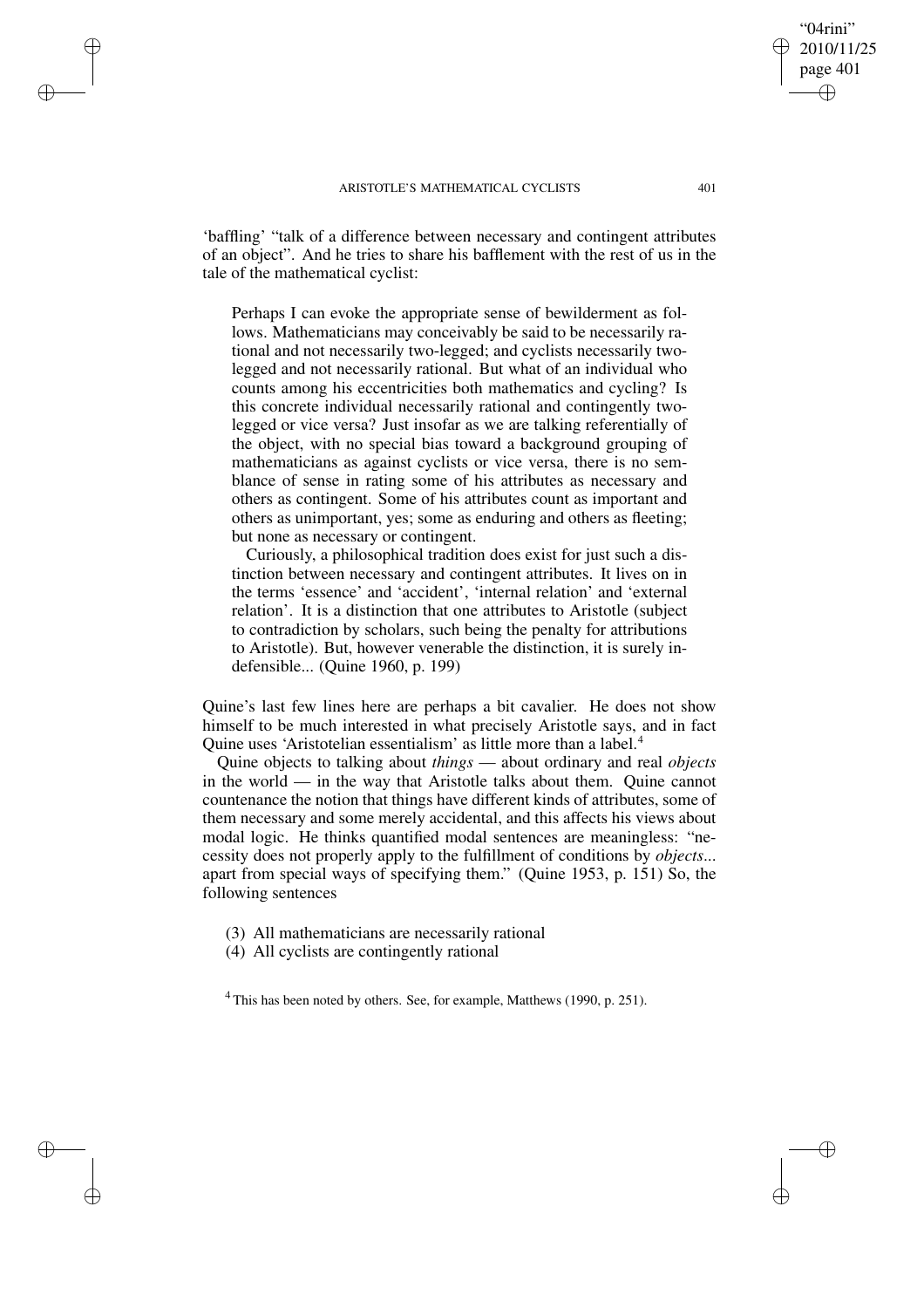✐

✐

### 402 ADRIANE RINI

cannot, according to Quine, be interpreted as requiring *de re* necessity. And so Quine rejects the following modal predicate logic formulas, with L for necessity, M for Aristotle's sense of possible according to which M $\varphi$  is  $\sim$ L $\sim \varphi$ , and Q for contingency, where Q $\varphi$  may be defined as M $\varphi \wedge M \sim \varphi$ :<sup>5</sup>

- (5)  $\forall x (Mx \supset \mathsf{L}Rx)$
- (6)  $\forall x(Cx \supset \sim \mathsf{L}Rx)$

From (5) and (6) we get  $\exists x(Mx \land Cx) \supset \exists x(LRx \land \sim LRx)$ , and so  $\sim \exists x (Mx \wedge Cx)$ . So given at least one mathematical cyclist, (5) and (6) cannot both be true. Why should we take (5) and (6) to be true? Maybe we are confusing them with the following:

- (7)  $\forall x \mathsf{L}(Mx \supset Rx)$
- (8) ∀x∼L(Cx ⊃ Rx)

(7) and (8) may well be true but they do not yield the conclusion that there are no mathematical cyclists.<sup>6</sup> So, whatever the status of Quine's views on modal logic, the mathematical cyclist argument is not a good one. Quine of course has objections not only to 'Aristotelian essentialism' but also to quantified modal logic, whose legitimacy he doubts.

Consider, then, how essentialism features in Aristotle's modal logic. After he invented logic — the simple syllogistic set out in *Prior Analytics* A1–7 — Aristotle went on to extend it and to investigate a specifically *modal* version of his logic. This modal syllogistic is set out in *Prior Analytics* A8–22. Aristotle studies how and when a conclusion logically follows from premises involving what is necessary or involving what is possible. Aristotle, however, does not offer a formal analysis to explain the structure of his modal propositions, and so how to represent and understand them becomes an interpretive question. Scholars tend to agree that *de re* modality is required.

✐

✐

✐

<sup>5</sup> Aristotle routinely distinguishes between possible 'according the stated determination' [Q] and 'not of what is possible according the determination' [M]. To see how careful his language is compare, e.g., *An Pr* 32a19–22 and 33b25–28.

<sup>&</sup>lt;sup>6</sup>We can see this in the following simple possible worlds model with one individual  $\alpha$ and two worlds  $w_1$  and  $w_2$ , where a is a (rational) mathematician and a cyclist in  $w_1$  and is a cyclist but neither rational nor a mathematician in  $w_2$ . Then  $a$  is rational in all worlds in which  $a$  is also a mathematician — making (7) true — but not rational in all worlds in which a is a cyclist — making (8) true. Nevertheless a is (in  $w_1$ ) a mathematical cyclist. Of course if (7) and (8) hold, it cannot be necessary that there is a cycling mathematician, but nothing in Quine's example suggests there could be.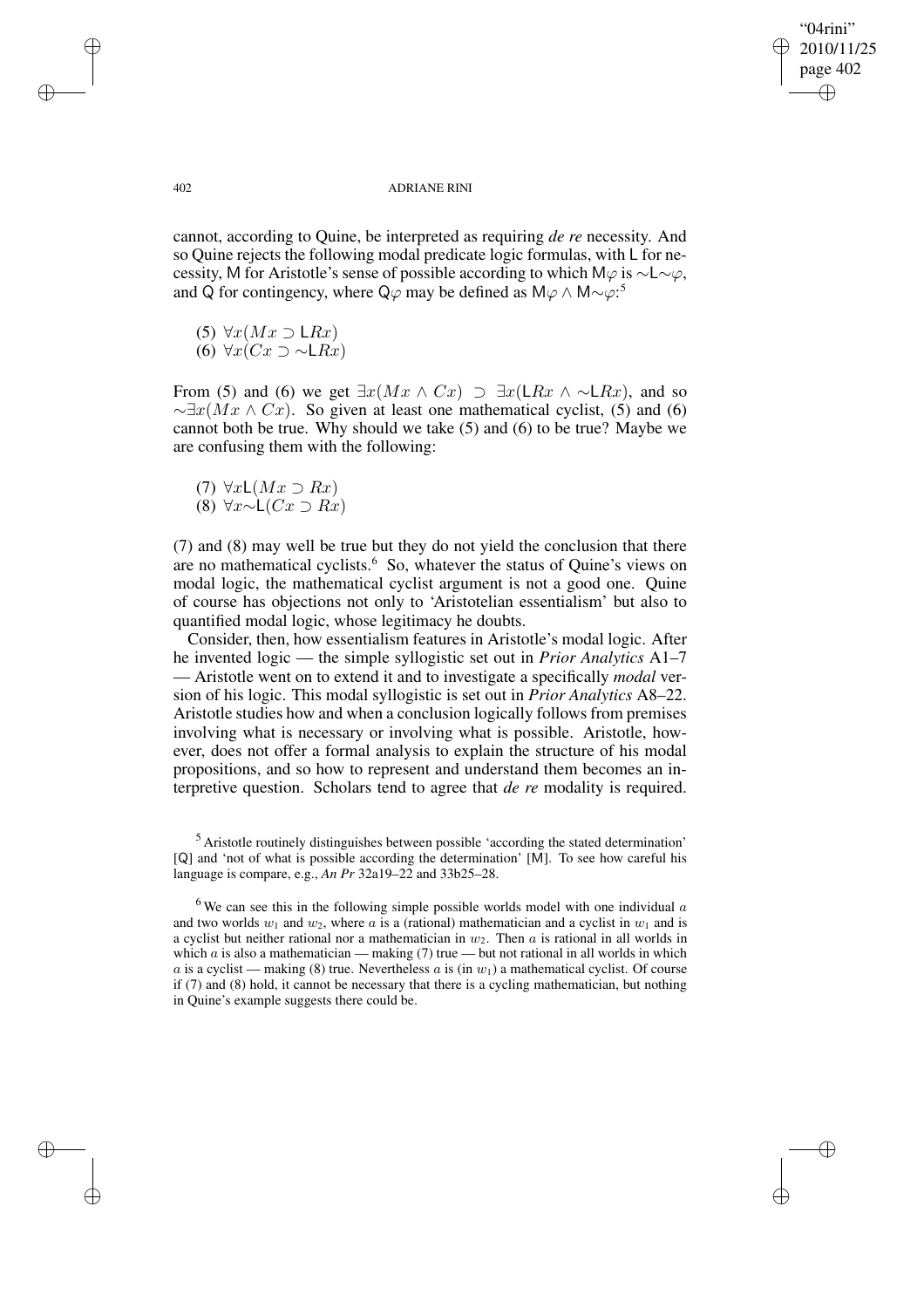The evidence in favour of *de re* modality is due not only to Aristotle's underlying essentialist metaphysics, but also to the fact that when we begin to put modal premises into syllogistic schemas, then, at the formal level the schemas themselves seem to demand *de re* modals. I prefer to use modern predicate logic to represent Aristotle's propositions, and modal predicate logic for his modal propositions.<sup>7</sup> So when we meet Aristotelian modal premises such as

- (9) Every horse is a necessary animal
- (10) All horses are contingent movers

I will represent these as involving *de re* modality, where L stands for necessity, and Q stands for contingency:

(11)  $\forall x(Bx \supset \mathsf{L}Ax)$ (12)  $\forall x(Bx \supset QAx)$ 

✐

✐

✐

✐

A look at *Prior Analytics* shows how such modal premises work in the syllogisms. Consider, for example, the following passage. In it Aristotle is describing the validity of a syllogism usually called Barbara LXL:<sup>8</sup>

*AnPr* A9, 30a18–23:

For instance, if A has been taken to belong... of necessity to B, and B merely to belong to C: for if the premises have been taken in this way, then A will belong... to C of necessity. For since A belongs...

 $17$  use lower predicate logic (LPC) to interpret Aristotle because everybody understands LPC. Ebert and Nortmann (2007) and Schmidt (1989) also use LPC, though our translations differ in some cases. There are of course fundamental questions about the appropriateness of LPC for the job, particularly because it is more powerful than anything Aristotle has to hand, and many scholars eschew LPC representations for this reason. They point, for example, to the fact LPC introduces devices such as the individual variable which clearly go beyond anything we find in Aristotle. But, this objection is easily answered: if we are only using LPC to represent Aristotle's propositions, and not attributing LPC to him, then there is no real problem using it. See Rini (2010) for a more detailed explanation.

<sup>8</sup> Medieval scholars used the name 'Barbara' to encode instructions for Aristotle's proof. See Smith (1989, pp. 229–230) for an explanation of the medieval mnemonics. McCall (1963) provides the standard system of classifying the modal syllogisms. In this system an assertoric (non-modal) proposition is denoted by  $X$ , a proposition about necessity by  $L$ , and a proposition about possibility by either M or Q depending on the kind of possibility involved. Thus, Barbara LXL is Barbara with the first premise a necessary proposition, the second premise assertoric, and the conclusion necessary.

"04rini" 2010/11/25 page 403

✐

✐

✐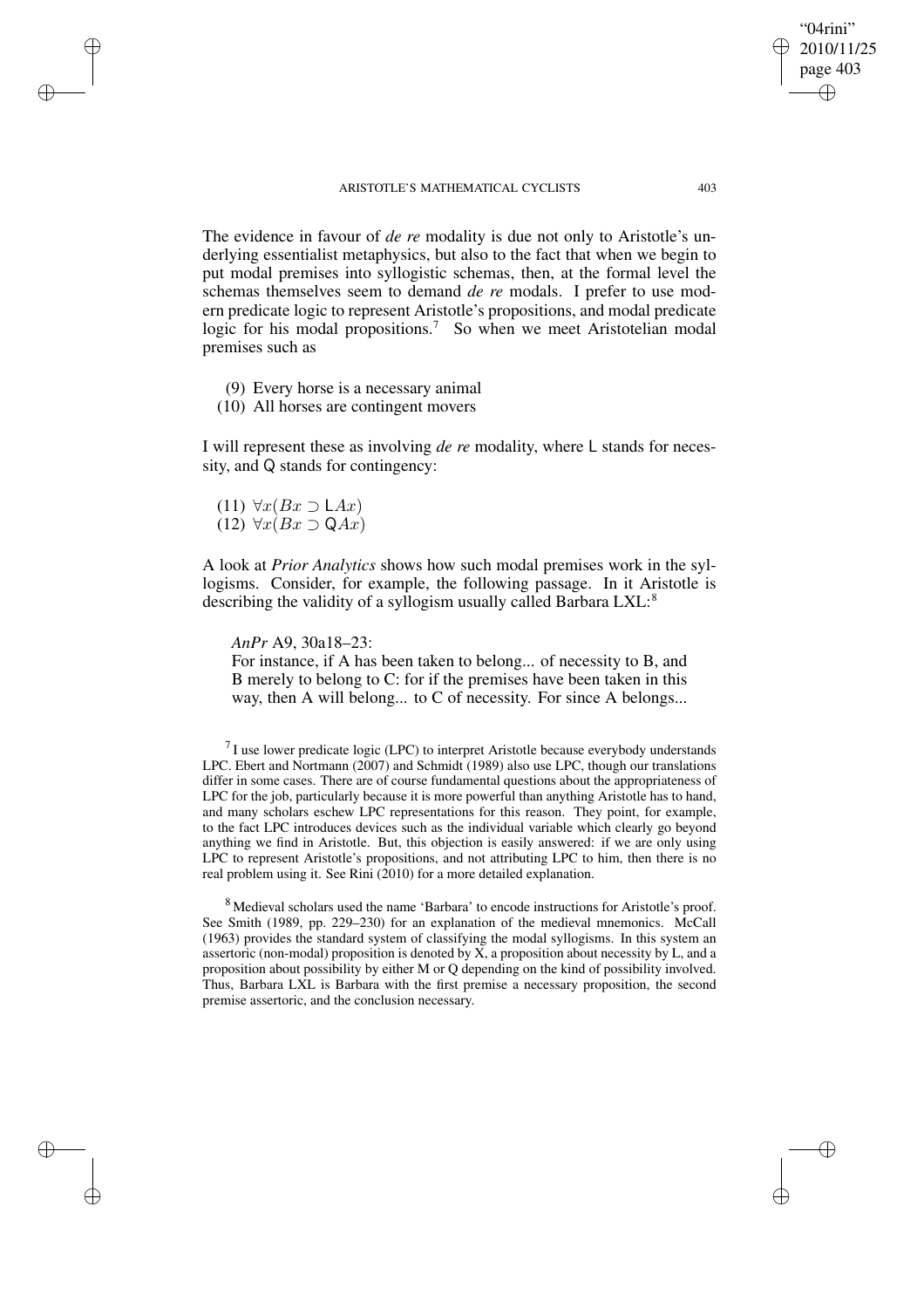✐

✐

### 404 ADRIANE RINI

of necessity to every B and C is some of the Bs, it is evident that [A] will also apply to C of necessity.

Aristotle tells us this is a valid syllogism. And using LPC with *de re* necessity Barbara LXL does come out valid:

Barbara LXL

| (13) | $\forall x(Bx \supset \mathsf{L}Ax)$ | A belongs of necessity to every B    |
|------|--------------------------------------|--------------------------------------|
| (14) | $\forall x(Cx \supset Bx)$           | and B merely belongs to C            |
| (15) | $\forall x(Cx \supset \mathsf{L}Ax)$ | then A will belong to C of necessity |

It does not come out valid if we use *de dicto* necessity in the modal premise. Putting terms in helps to highlight the difference between *de dicto* and *de re* interpretations. Aristotle regularly offers terms in order to illustrate invalidity. The terms animal, man, and moving seem to be some of his favourites, so let us use those to study the syllogism. Of course when we put terms into  $(13)(14)(15)$ , all we get is a valid instance of Barbara LXL:

### Barbara LXL

- (16) All men are necessary-animals
- (17) All moving things are men
- (18) ∴ All moving things are necessary-animals

But terms make clear that *de dicto* necessity does not get the right results:

| (19) | Necessarily (all men are animals)           | Т |
|------|---------------------------------------------|---|
| (20) | All moving things are men                   | Т |
| (21) | Necessarily (all moving things are animals) | F |

The *modal* proposition (21) is *false* because it is not *necessarily* the case that all moving things are animals. Moving is possible but not necessary to any animal. 'Moving' is one of Aristotle's stock examples of a predicate which may hold of a subject, but not by necessity. Animals may have the capacity to move but, according to Aristotle, no animal moves of necessity, *An Pr* 30a30–33. So a syllogism that Aristotle says is valid — Barbara LXL does not come out valid when we translate using *de dicto* modal propositions, but it does come out valid when we translate using *de re*. Since Quine objects to *de re* modals, he will object also to Aristotle's modal syllogistic if it requires *de re* modals.<sup>9</sup> And so perhaps we want to say, as Quine seems

<sup>9</sup> Barbara LXL is a convenient example, but there is an important and I think frequently overlooked question about whether, e.g., Barbara LXL is in fact a *modal* syllogism at all, or

✐

✐

✐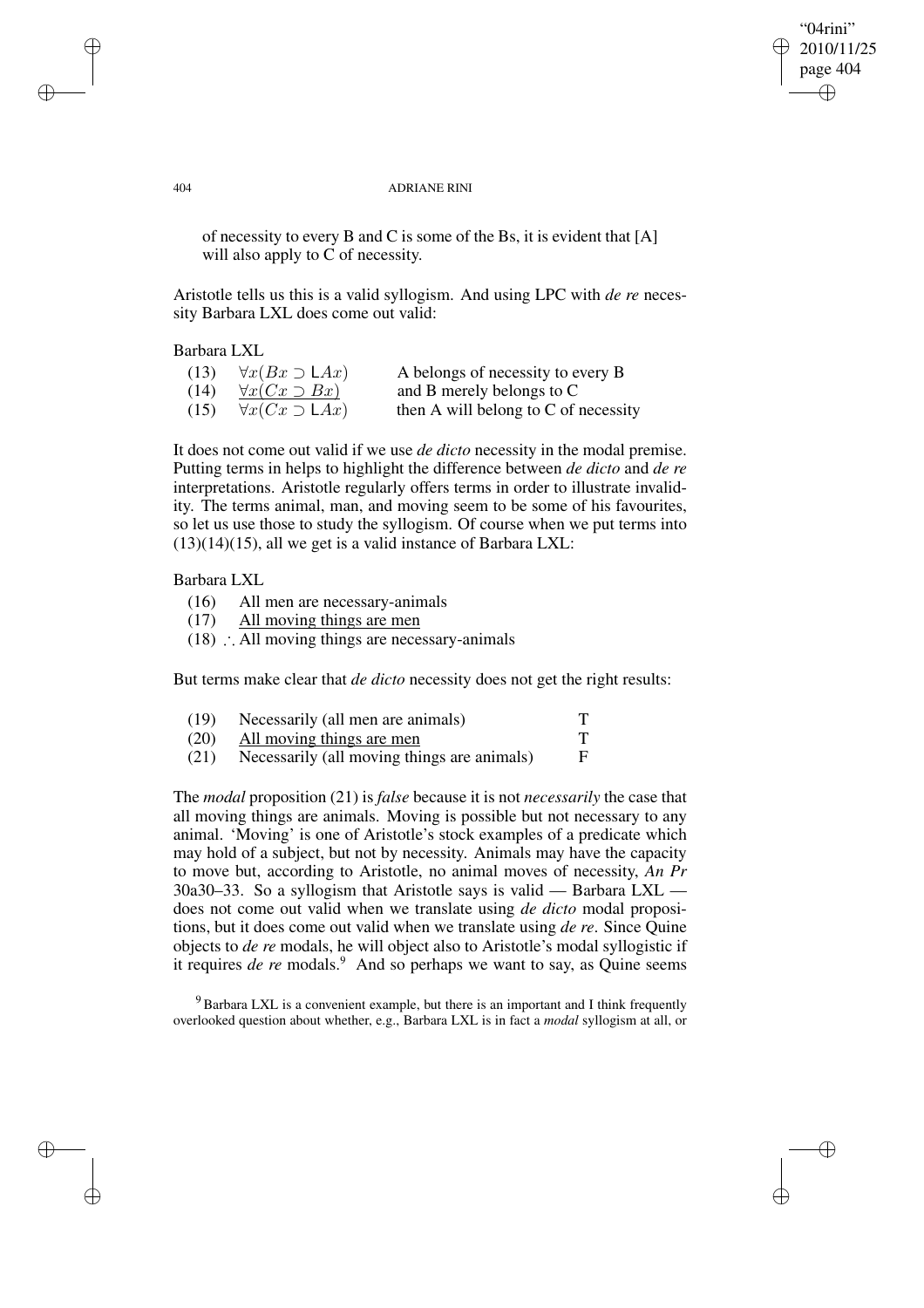to, 'end of story' — that is, perhaps we want to say that the fact of the matter is that Quine and Aristotle are on opposite sides of the fence and that is all there is that is interesting to say. Certainly, they do not agree about what we call *de dicto* and *de re* modal propositions. But that is not all there is to the matter, and that is what I want to turn to now.

Quine's puzzlement about the mathematical cyclist comes down to the way we analyse his various attributes — some are necessary and some are contingent. Look at what Aristotle has to say about how to handle his own very similar example.

### *Metaphysics* VII (Z) 4:

✐

✐

✐

✐

But since there are also compounds answering to the other categories (for there is a substratum for each category, e.g. for quality, quantity, time, place, and motion), we must inquire whether there is a formula of the essence of each of them, i.e. whether to these compounds also there belongs an essence, e.g. to 'white man'. Let the compound be denoted by 'cloak'. What is the essence of cloak? But, it may be said, this also is not [said of something in its own right]. We reply that there are just two ways in which a predicate may fail to be true of a subject [in its own right], and one of these results from the addition, and the other from the omission, of a determinant. *One* kind of predicate is not [said of a thing in its own right] because the term that is being defined is combined with another determinant, e.g. if in defining the essence of white one were to state the formula of white *man*; the *other* because in the subject another determinant is combined with that which is expressed in the formula, e.g. if 'cloak' meant 'white man', and one were to define cloak as white; white man is white indeed, but its essence is not to be white.

But is being a cloak an essence at all? Probably not. For the essence is precisely what something *is*; but when an attribute is asserted of a subject other than itself, the complex is not precisely what some 'this' *is*, e.g. white man is not what some 'this' *is*, since thisness belongs only to substances. Therefore there is an essence only of those things whose formula is a definition. But we have a definition not where we have a word and a formula identical in meaning (for

just a special instance of a non-modal Barbara with modal terms. Kneale and Kneale (1962) note this possibility. Rini (1998) explores it in detail, and Rini (2010) shows that even if much of Aristotle's syllogistic about necessity can be analysed as non-modal syllogisms involving special modal terms, many of his syllogisms about contingency cannot be analysed this way, since they depend upon genuine modal logic about what in LPC are *de re* modals. In the discussion below we look at one such fundamentally modal syllogism, called Barbara XQM.

"04rini" 2010/11/25 page 405

✐

✐

✐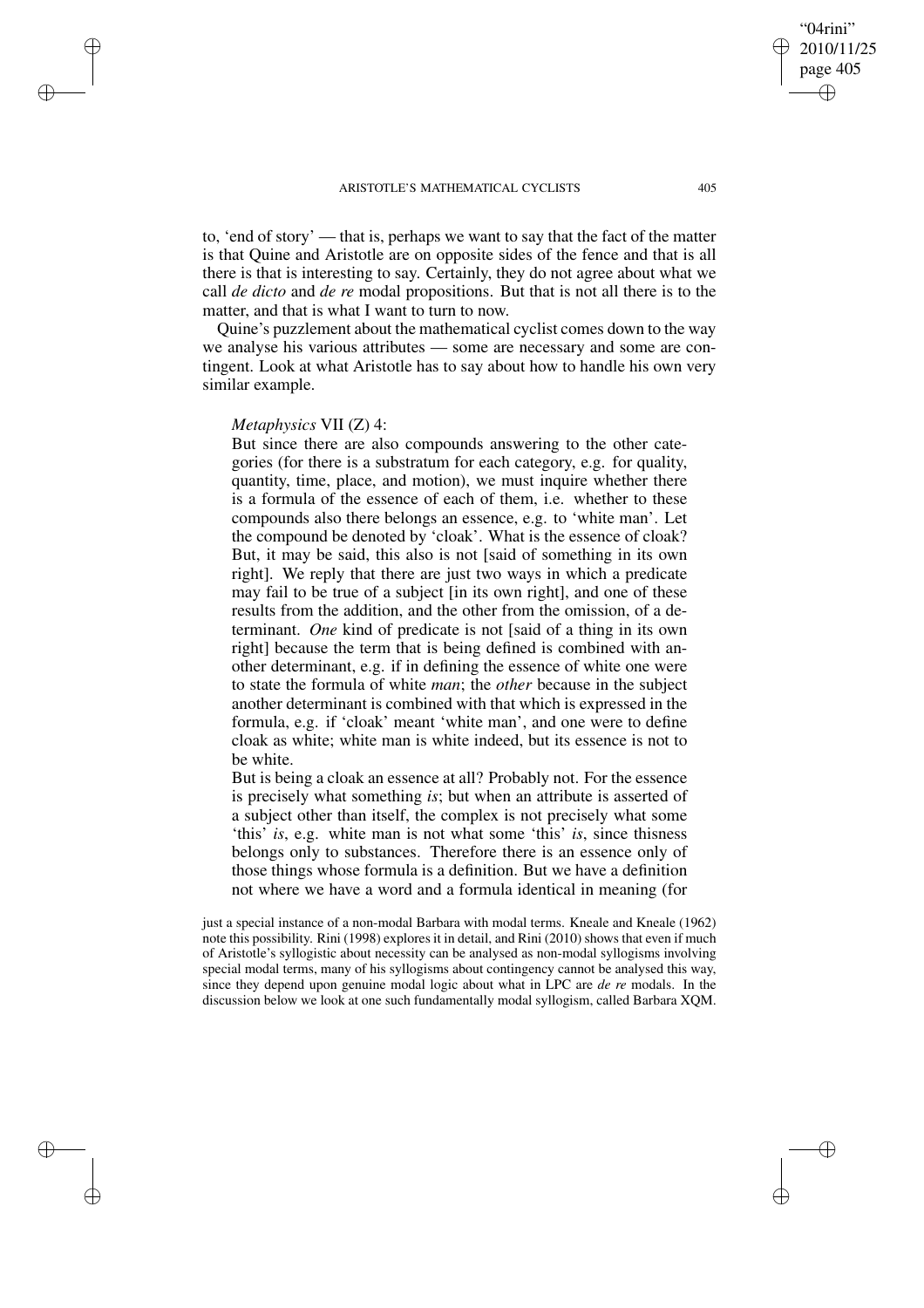"04rini" 2010/11/25 page 406 ✐ ✐

✐

✐

#### 406 ADRIANE RINI

in that case all formulae or sets of words would be definitions; for there will be some name for any set of words whatever, so that even the *Iliad* will be a definition), but where there is a formula of something primary... Nothing, then, which is not a species of a genus will have an *essence* — only species will have it...

The 'cloak' — i.e., the white man — here in *Met* VII (Z) 4 is like a whole family of similar examples. We can ask Aristotle's same questions about 'the masked man' in *Sophistical Refutations* 24, the musical man and the unmusical man in *Physics* A7, 'Socrates sitting' in *De Caelo* I.12. What is being 'the masked man', 'the musical man', 'the sitting man'? Is being any of these an essence at all? Aristotle scholars have fun with these kinds of things. Code (1976) calls them 'ephemeral objects' and describes them as Aristotelian 'space-time worms' (p. 182). Frank Lewis (1982) calls them 'accidental compounds'. Gary Matthews (1982) calls them 'kooky objects'. I use Matthews' term and call them all kooky objects. A kooky object is a concrete individual substance together with at least one accident that is true of it.

Consider the musical man. Suppose we use

|  | $\odot$ to mark out 'man', the underlying substance<br>$t_1$ to $t_6$ to mark out particular times: |  | t to mark out musical, another accidental attribute, and | b to mark out 'unmusical', an accidental attribute of a man, and |
|--|-----------------------------------------------------------------------------------------------------|--|----------------------------------------------------------|------------------------------------------------------------------|
|  |                                                                                                     |  |                                                          |                                                                  |

| $-t_1$      | Гο      | tз |   |         | $t_{\rm 6}$ |
|-------------|---------|----|---|---------|-------------|
| $\mathbf b$ |         |    |   |         |             |
| $\odot$     | $\odot$ | ⊙  | ⊙ | $\odot$ | $\odot$     |

In Aristotle's language the accidental attributes 'musical' and 'unmusical' each 'coincide' with 'man', just not at the same time.<sup>10</sup> There is the unmusical man at  $t_1$ . When the unmusical man becomes musical at  $t_2$ , then the unmusical perishes. And later at  $t_6$ , say, when the man becomes tone deaf, the musical perishes, but the (unmusical) man remains.

When in *Met* VII (Z) 4 'cloak' is used to mean white man, then it, too, is a kooky object. In all of these there is a concrete individual substance — a man — who certainly has an essence. But there is nothing in Aristotle's metaphysics whose essence is to be white, or masked, or musical, or sitting. Certainly Aristotle claims that it is not the white man's essence to

 $10$  As Williams (1985, p. 78–9) explains, this use of 'coincides' is "the logical coincidence" of Aristotelian *per accidens* predication.

✐

✐

✐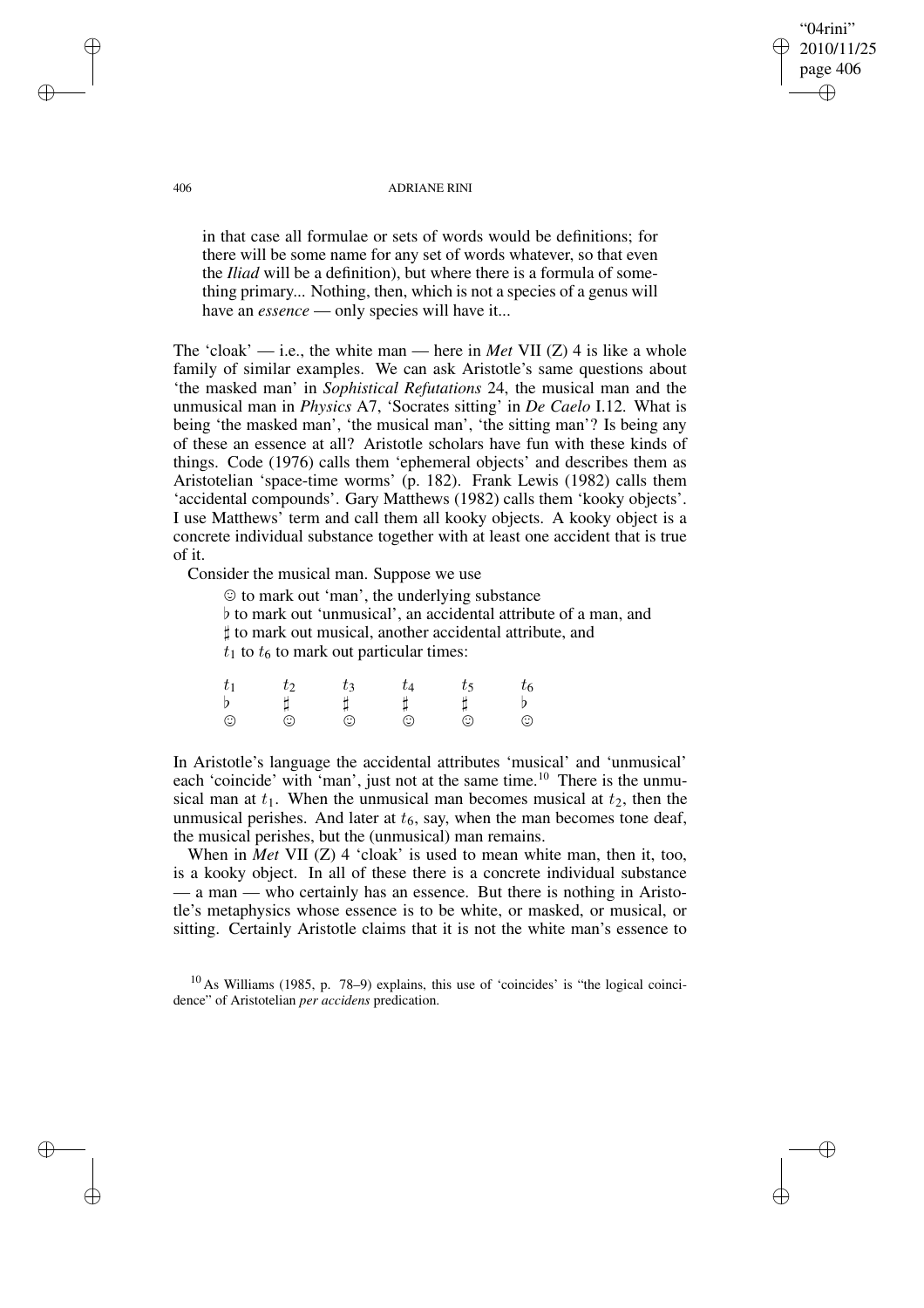be white. He does not allow any sense in which the white man is *necessarily* white. Aristotle frequently makes the point that there is no science of accidents. For example, in *Metaphysics* VI (E) 2, he explains: "we must first say regarding the *accidental*, that there can be no scientific treatment of it. ... no science — practical, productive, or theoretical — troubles itself about it." Kooky objects exist, but they are only accidentally what they are, in the sense that the white man *coincides* with the man, who *does* have an essence. But the kooky object does not have an essence *itself*, since it is only an accidental sort of being. So there can be no science of kooky objects. When we introduce kooky objects into our modal syllogizing, they can generate wrong results. Aristotle notices this and deals with it. He carefully restricts his modal logic in order to rule out certain kinds of premises about such things. Here is what I mean. Consider the syllogistic schema known as Barbara XQM, which Aristotle describes in *An Pr* 34a34–b2:

(22) Barbara XQM Every  $B$  is  $A$ Every  $C$  is possibly- $B$ Every C is possibly- $\overline{A}$ 

✐

✐

✐

✐

In  $(22)$  'possibly' in the premise must be understood in the Q sense, while in the conclusion it is understood in the M sense. (Aristotle is explicit about this at *AnPr* 33b28–33.)

Aristotle tells us that Barbara XQM valid. But it looks invalid, as the following counterexample indicates:

|  |  |  | (23) Everything in the paddock is a horse |  |
|--|--|--|-------------------------------------------|--|
|--|--|--|-------------------------------------------|--|

- (24) <u>Every man could be in the paddock</u> T<br>(25) Every man could be a horse
- $(25)$  Every man could be a horse

This is valid neither *de re* nor *de dicto*. So, has Aristotle made a mistake about the validity of Barbara XQM? A number of scholars have thought so, myself included. Some want to excise the passage.<sup>11</sup> Some say Aristotle's discussion and this counter-example in particular indicate an explicit rejection of Barbara XQM — that is, they interpret Aristotle as, here, giving a proof that Barbara XQM is *invalid* and not strictly a syllogism.<sup>12</sup> Some have

<sup>11</sup> For example, Patterson (1996). See pages 166–176, and especially page 174.

"04rini" 2010/11/25 page 407

✐

✐

✐

<sup>12</sup> See Tredennick (1938).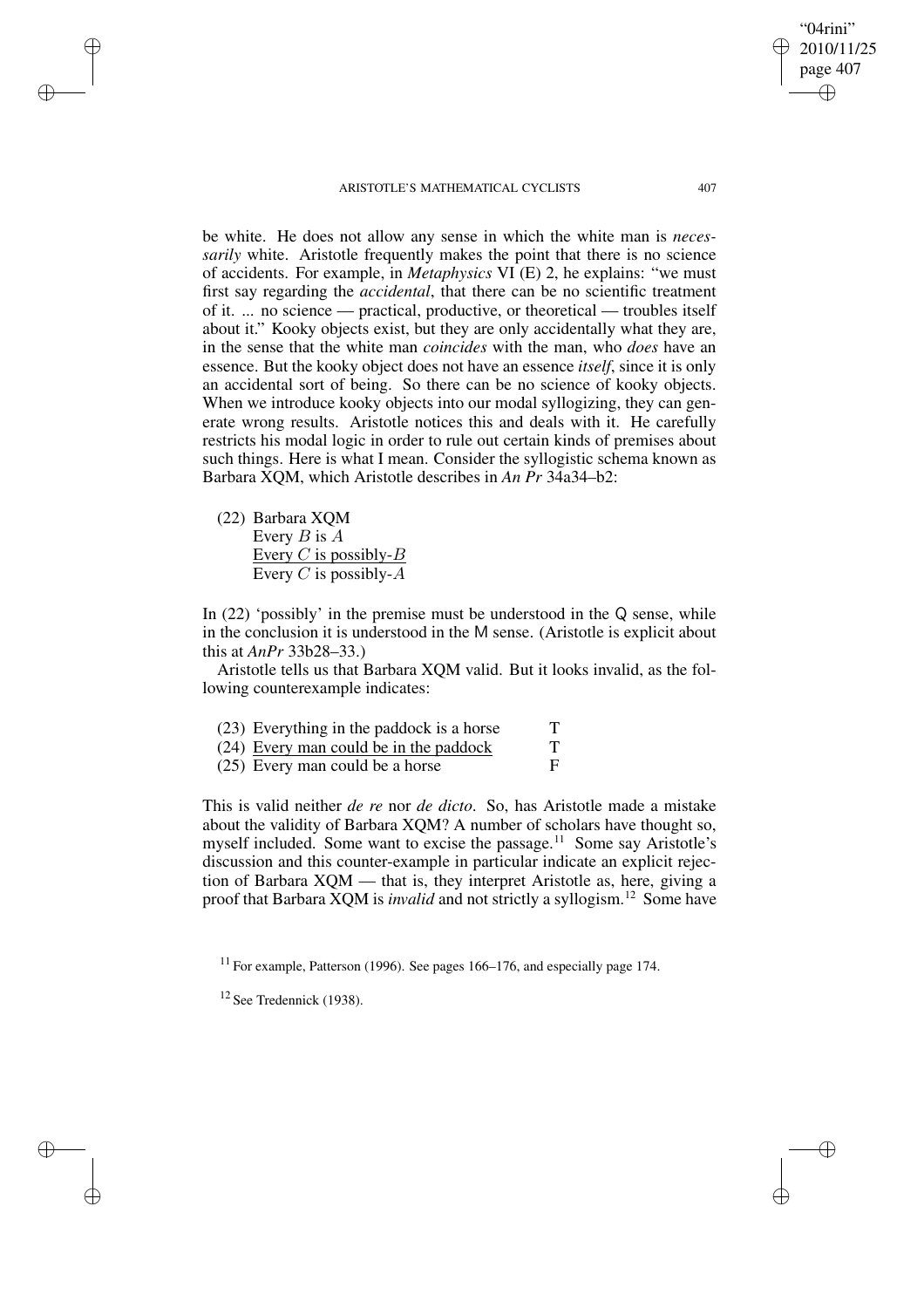## "04rini" 2010/11/25 page 408 ✐ ✐

✐

✐

### 408 ADRIANE RINI

accused Aristotle of 'an horrendous mistake'.<sup>13</sup> But there is no mistake here. To see why, let's first look closely at Aristotle's explanation of the validity of Barbara XQM. It is a reductio proof and I have numbered Aristotle's steps.

## *Prior Analytics*, 34a34–b2:

Now, with these determinations made, (i) let  $A$  belong to every  $B$ and (ii) let it be possible for B to belong to every C. Then (iii) it is necessary for it to be possible for A to belong to every  $C$ . (iv) For let it not be possible, and (v) put  $B$  as belonging to every  $C$  (this is false although not impossible). Therefore, if (iv) it is not possible for A to belong to every C and (v) B belongs to every C, then (vi) it will not be possible for A to belong to every B (for a deduction comes about through the third figure). But it was assumed that it is possible for  $A$  to belong to every  $B$ . Therefore, it is necessary for it to be possible for  $A$  to belong to every  $C$  (for when something false but not impossible was supposed, the result is impossible).

| (i) Every $B$ is $A$           | (23) Everything in the paddock is a horse |
|--------------------------------|-------------------------------------------|
| (ii) Every C is possibly- $B$  | (24) Every man could be in the paddock    |
| (iii) Every C is possibly- $A$ | (25) Every man could be a horse           |
|                                |                                           |
|                                |                                           |

# Suppose

| (iv) Some C is not possibly- $A$ | Some man could not be a horse |
|----------------------------------|-------------------------------|
| (v) Every C is $B$               | Every man is in the paddock   |

# Then

(vi) Some  $B$  is not possibly- $A$  Something in the paddock could not be a horse

(iv) is the reductio hypothesis. The move from (ii) to  $(v)$  is explained by a principle which Aristotle stipulated earlier in *An Pr* 34a25–27: '... when something false but not impossible is assumed, then what results through that assumption will also be false but not impossible.' So given the truth of (ii) — every C is possibly- $B$  — we can suppose the possibility is realized. That is, we can suppose  $(v)$  — Every C is B. But of course there is a problem with this. Realizing the possibility in (ii) gets us (v) every man is in the paddock, and that changes the truth value of our premise (i) everything in the paddock is a horse. Once we realize the possibility in (ii) and generate (v),

<sup>13</sup> See Judson (1983) for an account of a similar difficulty in *De Caelo* I.12, and see Rini (2003) for an attempt to link the logic of *De Caelo* with Barbara XQM in *An Pr* I.15.

✐

✐

✐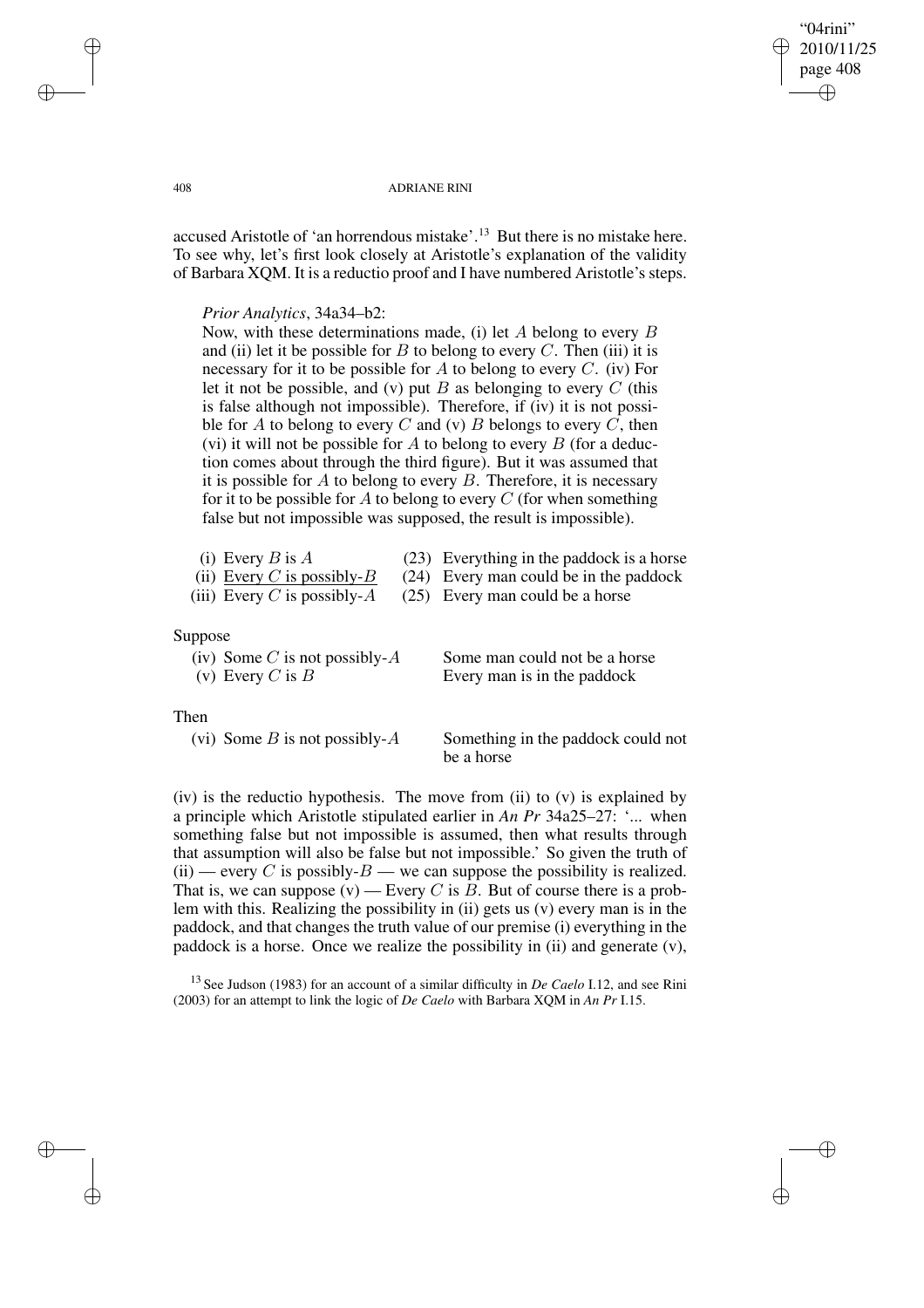then (i) is no longer true. So the reductio proof cannot go through. Aristotle, however, thinks Barbara XQM is valid. Here is how Aristotle explains what has gone wrong:

## *An Pr* 34b7–18

✐

✐

✐

✐

One must take 'belonging to every' without limiting it with respect to time (μή κατά χρόνον), e.g., 'now' or 'at this time', but rather without qualification ( $\frac{\hat{\alpha}}{\pi} \lambda \hat{\omega}_s$ ). For it is also by means of these sorts of premises that we produce deductions, since there will not be a deduction if the premise is taken as holding only at a moment ( $\kappa \alpha \tau \alpha$ )  $\tau\delta v\hat{v}v$ ). For perhaps nothing prevents man from belonging to everything in motion at some time (for example, if nothing else should be moving), and it is possible for moving to belong to every horse, but yet it is not possible for man to belong to any horse. Next, let the first term be animal, the middle term moving, the last term man. The premises will be in the same relationship, then, but the conclusion will be necessary not possible (for a man is of necessity an animal). It is evident, then, that the universal should be taken as holding without qualification, and not as determined with respect to time.

Aristotle gives counter-examples of his own, and the first of his works just like our counter-example (23)(24)(25), above:

| All moving things are men      |  |
|--------------------------------|--|
| All horses are possibly moving |  |
| All horses are possibly men    |  |

Since Aristotle wants Barbara XQM to come out valid, he wants a way to *avoid* counter-examples, and to this end he recommends that we choose premises better: we need to restrict our terms so that we are not trying to syllogize from premises that are not always true. The restriction Aristotle recommends is against choosing premises that hold only at a time. His own counter-example and our example (23)(24)(25) show what can happen to Barbara XQM when this restriction is overlooked. Of course this will mean that Barbara XQM is valid subject to appropriate restriction. In effect, the restriction is on the B term — since if the B term names an accident, then the AB premise (the non-modal premise) will be about mere happenstance. It will be a contingent fact. This is the case with the AB premise in each of the counter-examples — 'everything in the paddock is a horse' and 'all moving things are men' are true with respect to a time. 'Nothing prevents man from belonging to everything in motion at some time.'

"04rini" 2010/11/25 page 409

✐

✐

✐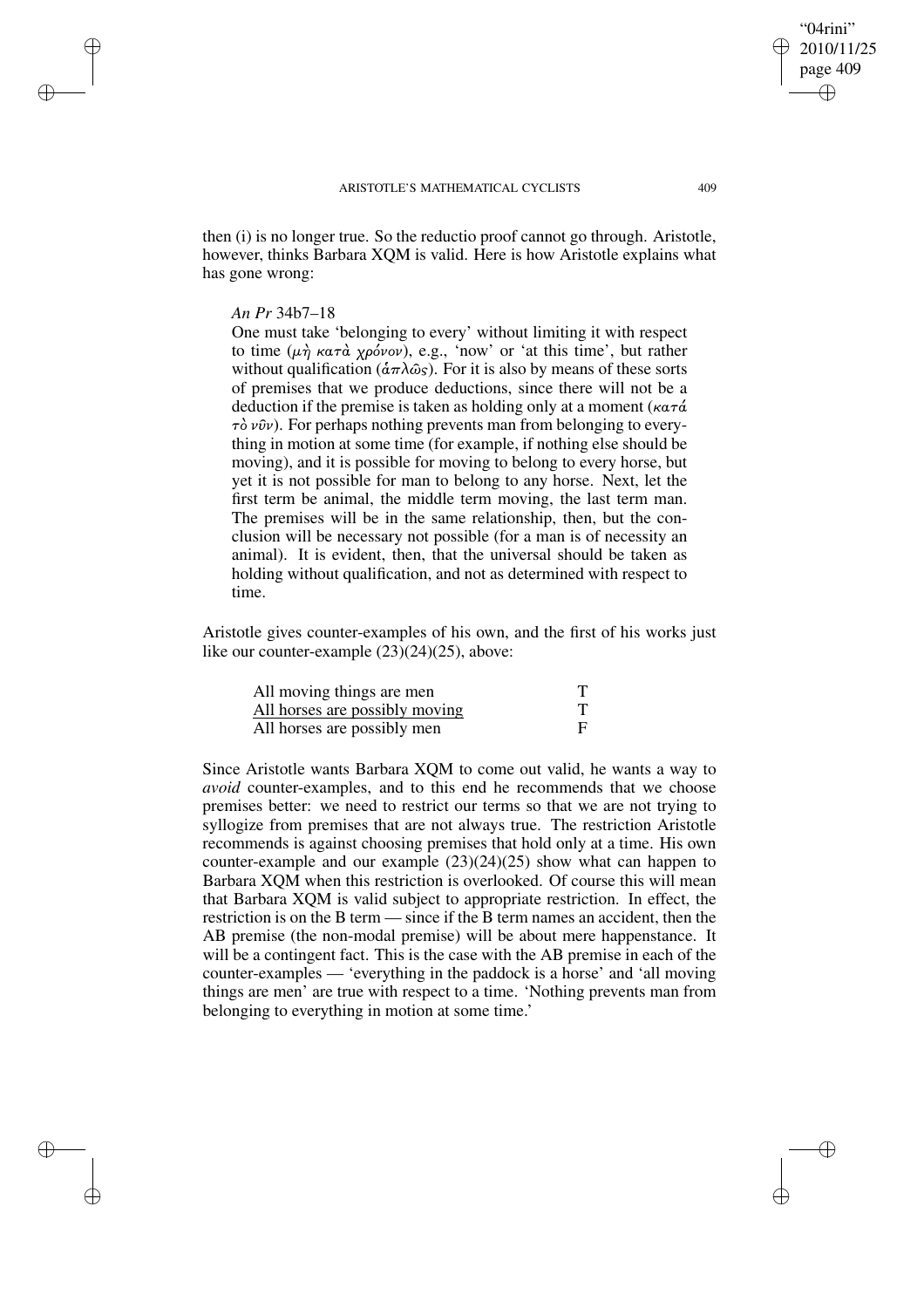## "04rini" 2010/11/25 page 410 ✐ ✐

✐

✐

#### 410 ADRIANE RINI

We saw how Aristotle's proof of Barbara XQM involves the realization of the possibility in the BC premise. Realization takes us from 'every C is possibly  $B'$  to 'every  $C$  is  $B'$ . And this can change the truth value of the merely happenstance AB premise. If Aristotle wants to rule out happenstance premises, then one way to do that is to restrict the B term so that it does not name an accident. Consider an example where B is oak tree:

| (26) Every oak is a deciduous tree         |   |
|--------------------------------------------|---|
| (27) Every acorn could be an oak           |   |
| (28) Every acorn could be a deciduous tree | Т |

 $(26)(27)(28)$  has the form of Barbara XQM, but the truth value of premise (26) is not subject to change. Realizing the possibility in premise (27) cannot alter the truth of (26) — it cannot because (26) is *not* a contingent fact. And this makes all the difference to the way the proof proceeds. When the B term is restricted in order to rule out terms that name accidents, then the reductio works just as Aristotle describes in *An Pr* 34a34–b2 — i.e., in the steps numbered (i)–(vi) above. A contradiction arises between (vi) and (i), so the original syllogism Barbara XQM (i)(ii)(iii) is valid.

Horses in the paddock and moving men are of course kooky objects. Aristotle's instruction to choose premises that are not restricted to truth at a time is an indication that he does not want such kooky objects as subjects in premises of modal syllogisms. Deciduous oak trees are not kooky, and that is why (26)(27)(28) is a valid syllogism in the form Barbara XQM.

Of course Quine choses his examples deliberately, and part of his aim is to cast doubt about the meaningfulness of *de re* predicates. The only way Quine can make sense of modality requires a *de dicto* analysis. As we have seen, Aristotle has the tools needed to make this same distinction. He has essentialism and he has kooky objects. So consider what happens when we take Quine's terms *in an Aristotelian frame of mind* and try to determine how to analyse each of Quine's separate predicates — 'mathematical', 'cyclist', 'two-legged', and 'rational'. Rationality is for Aristotle straightforwardly essential to man in such a way that the rational man is not a kooky object. He is like the deciduous oak. And rational (that is, the rational thing) is, therefore, an appropriate subject in Aristotle's scientific deductions.

It is less obvious what we ought to say about being two-legged. Since man is by nature two-legged, we might take two-legged to be just as straightforward as the predicate rational. But of course a man can lose a leg and still remain a man, and this is unlike losing his rationality — for in general we call someone who loses his rationality a man by courtesy only. These different analyses make Quine's example less perspicuous than we might like — the two-legged man might not be a kooky object, but the one-legged man

✐

✐

✐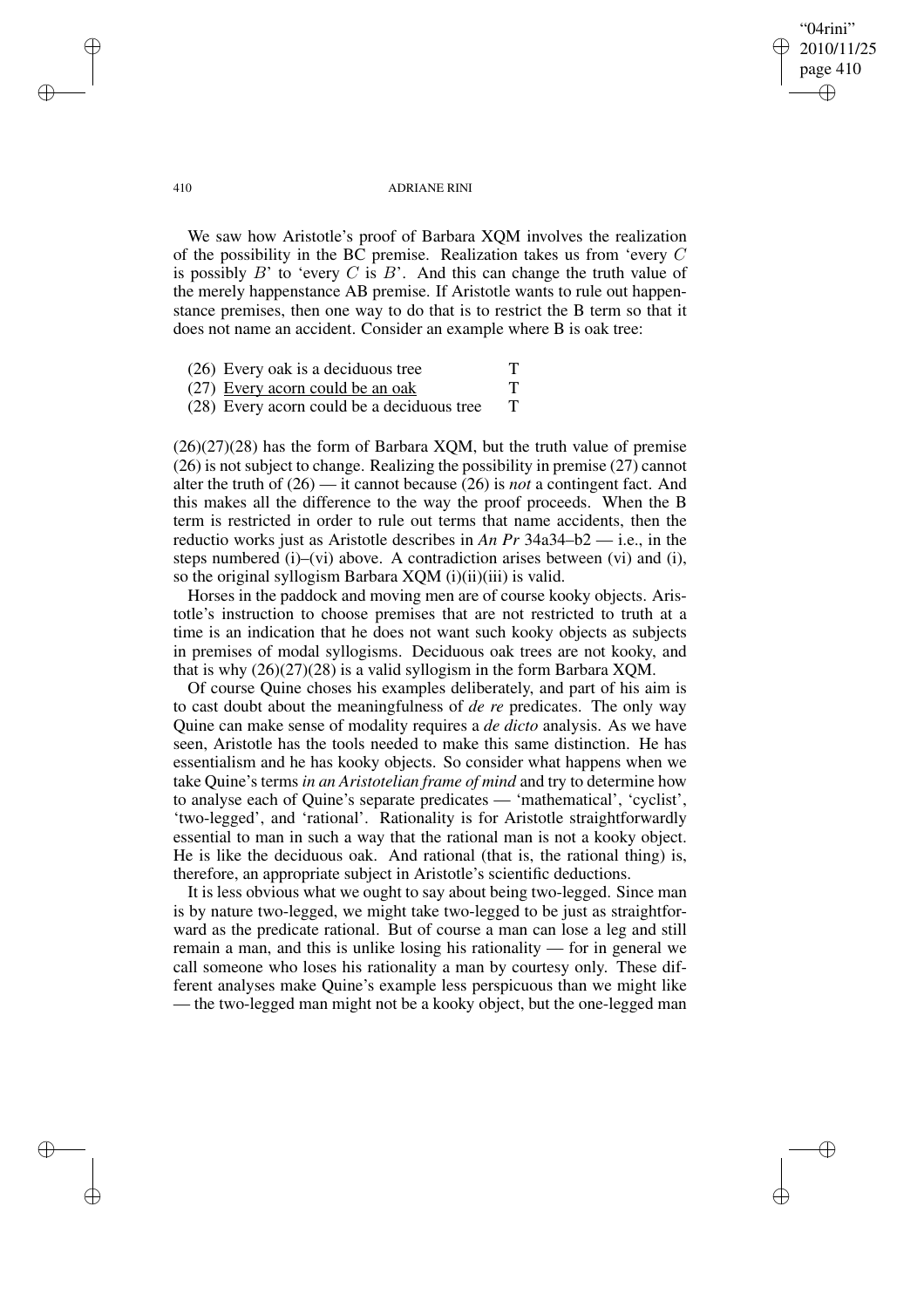quite likely is kooky because being one-legged can only be accidental to him. If 'two-legged' is a term in a proposition such as 'some terrestrial animals are necessarily two-legged' or 'some two-legged things are necessarily terrestrial animals', then the two-legged thing is not a kooky object because the necessity must be understood *de re* and the subject must be an Aristotelian substance. The two-legged thing is appropriate as either the subject or predicate term.

How straightforward is the predicate 'cyclist'? If being a cyclist is like being musical, then the cyclist is kooky. That is, if being a cyclist is something that a man can become and can cease to be — if for example he can learn to ride a bicycle and can subsequently forget how to ride one — then 'the cycling man' is a kooky object. If so, then Aristotle will not allow it as the subject of a modal premise. The cyclist is ruled out as a subject term in just the same way that the things in the paddock in  $(23)(24)(25)$  are ruled out. And of course when the cycling thing is put in predicate position — as for example in 'Some man is a necessary cyclist' — then the *de re* proposition is false.

The mathematician will be like the musical in that both mathematical ability and musical ability would seem to be capacities which follow from a man's essence. Since musical man is kooky, it seems that mathematical man is kooky too. When our friend Barbie learns mathematics, then, surely, being mathematical is something added but is not her essence.

It might help to schematize these remarks.

✐

✐

✐

✐

|                      | Kooky | Straight |
|----------------------|-------|----------|
| the rational man     |       |          |
| the two-legged man   |       |          |
| the one-legged man   |       |          |
| the cycling man      |       |          |
| the mathematical man |       |          |

The distinctions here seem to me to be well within Aristotle's usual methods. Quine, however, wants to know not about how the separate predicates hold of a thing but about the concrete individual who is *both* a mathematician and a cyclist. Can this individual be contingently two-legged but essentially rational, or necessarily two-legged but accidentally rational? To ask this in the context of Aristotle's discussion, we are in effect asking about the appropriateness of the terms Quine has chosen for his premises. Has Quine chosen his terms well?

Aristotle's modal premises are what are called categorical propositions, relating a simple subject term and a predicate term. In Aristotle's scheme Quine's cyclist and mathematician correspond to the predicates 'cycling' and 'mathematical' but neither of these is a good, clear candidate for a subject

"04rini" 2010/11/25 page 411

✐

✐

✐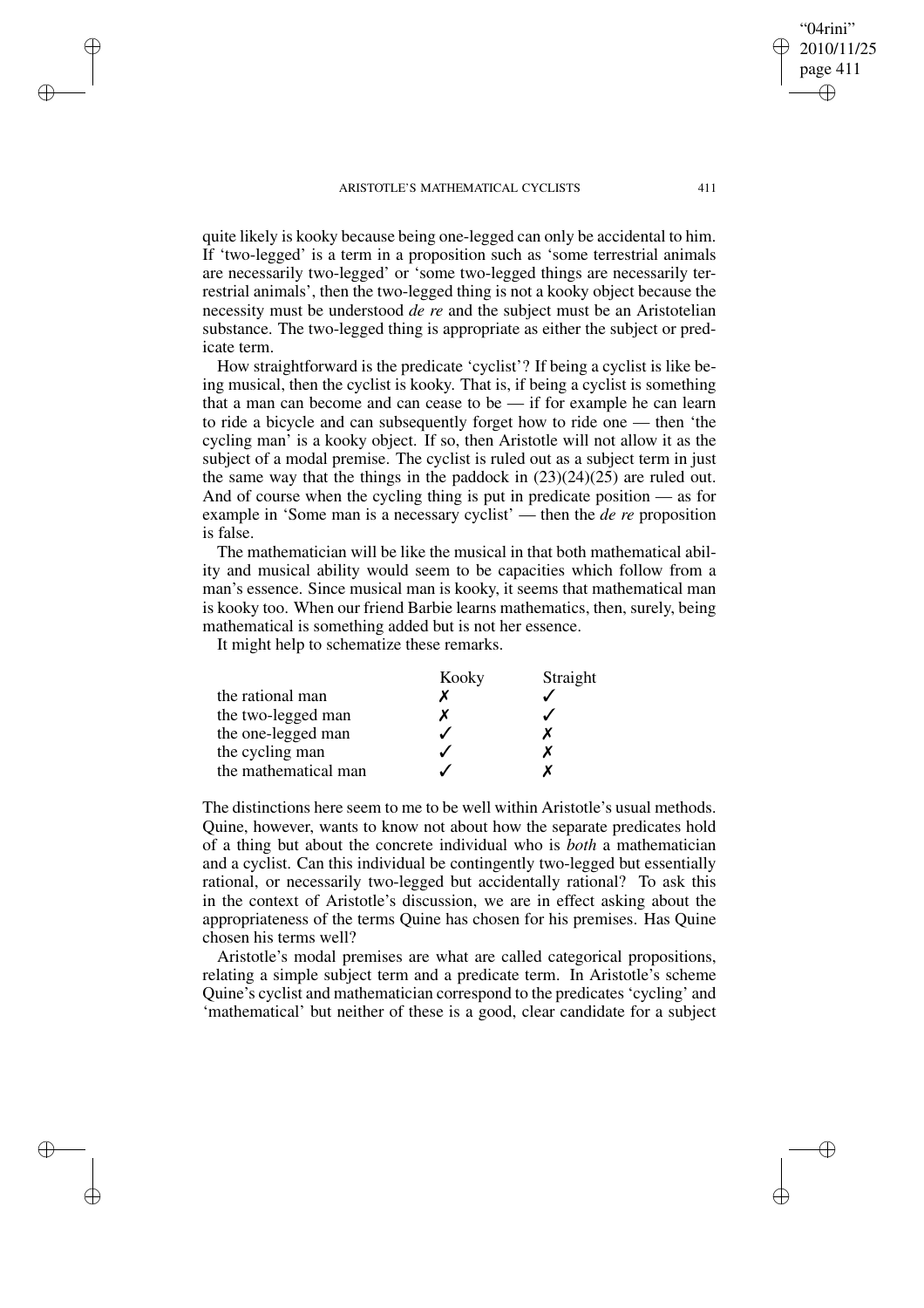"04rini" 2010/11/25 page 412 ✐ ✐

✐

✐

### 412 ADRIANE RINI

term in a premise about necessity. Mathematicians and cyclists seem to be kooky objects and as such they do not provide genuine subject terms explaining why is the burden of *An Pr* 34b7–18. This suggests that Aristotle's answer to Quine would likely turn on the choice or on the use of his terms. What we really want is to know what Aristotle's response would be to Quine's claim that mathematicians are not necessarily two-legged, and cyclists are not necessarily rational? One of the first things Aristotle might note is that Quine's argument depends upon several universal propositions about necessity:

- $(29) = (3)$  All mathematicians are necessarily rational
- $(30) = (4)$  All cyclists are necessarily two-legged
- (31) No mathematician is necessarily two-legged
- (32) No cyclist is necessarily rational

Second, two of Quine's propositions involve negation. So (31) and (32) are what Aristotle calls 'universal privatives'. If we suppose there is an individual who is *both* a mathematician and a cyclist, then we have a 'particular affirmative' premise:

(33) Some mathematician is a cyclist

(33) does not itself involve any modal qualifier. It is an ordinary non-modal or assertoric proposition. From these propositions (29)–(33) contradiction arises.

- (29) All mathematicians are necessarily rational
- (33) Some cyclist is a mathematician
- (34) Some cyclist is necessarily rational [Darii LXL, *An Pr* 30a36–38]
- (30) All cyclists are necessarily two-legged
- (33) Some mathematician is a cyclist
- (35) Some mathematician is necessarily two-legged [Darii LXL]

(34) contradicts (32); (35) contradicts (31). So Quine argues *de re* modals do not make sense. So Quine argues Aristotelian essentialism does not make sense. The only way Quine sees to take (29)–(32) is as *de dicto* propositions.

How then could Aristotle analyse Quine's universal propositions (29)–(32) and what effect is there on Quine's argument? Start with (31):

✐

✐

✐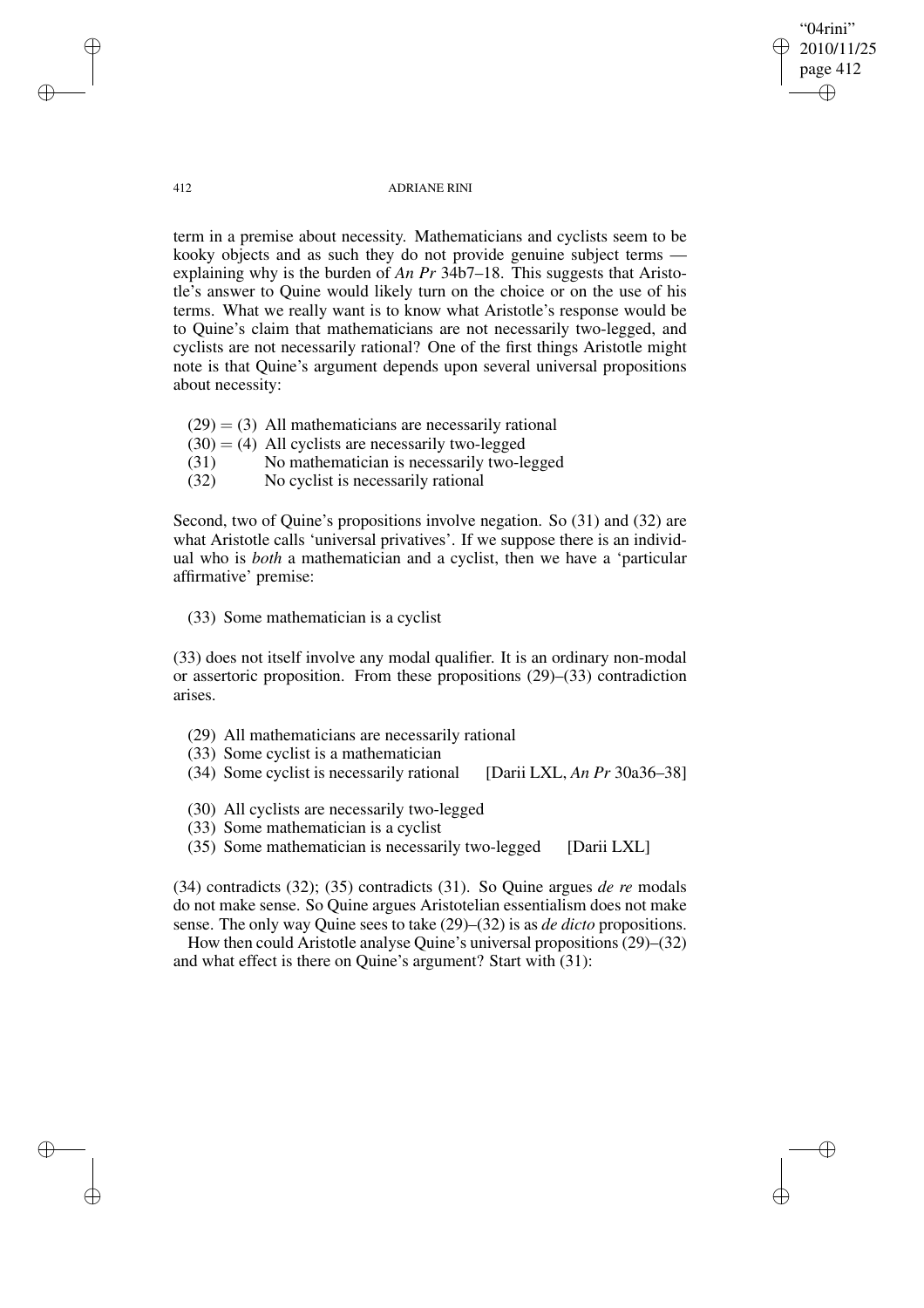## (31) No mathematician is necessarily two-legged

If there is something that is both a mathematician and a man (a human), and if being two-legged is essential to men, then there are necessarily-twolegged mathematicians. But in Quine's analysis (31) is supposed to be true. And, so, if it is true, then one cannot take 'two-legged' in (31) to mean two-legged in the sense that is essential to man. So in Quine's example the two-legged man must be an Aristotelian kooky object. 'Man' names the underlying substance, and 'two-legged' names a feature of the substance in the same way that an ordinary accidental predicate names a feature of the substance. But is 'two-legged' then an accident of man? In Aristotle's usual usage it is not an accident, but as Quine is using it, it is, which is why in Quine's example a two-legged man is kooky. Quine's example is about a specific group of men, namely mathematicians, and the mathematical man as we have already noted is a kooky object. This means that *both* subject and predicate in (31) name kooky objects.

Next, let's reconsider (32):

✐

✐

✐

✐

# (32) No cyclist is necessarily rational

Quine supposes that (32) is obviously true. But if there is something that is both a cyclist and a man, and if being rational is essential to men, then there are necessarily-rational cyclists. If (32) is true one cannot take 'rational' in (32) to mean rational in the sense that is essential to man. This makes (32) seem to work like  $(31)$ . Quine takes 'rational' — i.e., what for Aristotle is an obvious example of an essential property of man — and uses it as though it is an accidental property. As Quine uses the predicates, the rational man is a kooky object. And so too is the cycling man. (32), like (31), involves both a subject and a predicate which name kooky objects.

What then is going on in Quine's argument? To get Quine's argument to work, all four predicates must be kooky. But Quine knows that 'rational' and 'two-legged' in their usual sense are not kooky, and he is trading on that in his argument. Quine cannot make sense of the view that properties can apply by necessity to things independently of how they are described. For Quine the only possible candidate for modal truth would be like the *de dicto* truth that every white man is white. But then, as we saw in the discussion of (7) and (8) above, Quine's argument fails. The closest Aristotle comes to a *de dicto* analysis is to tell us that 'white man is white indeed.' Aristotle is aware of some connection, but he shows that he is not prepared to allow that it is any kind of necessity. Aristotle allows that the white man is necessarily a man insofar as he is necessarily anything. But he does not extend this analysis to say that the white man is necessarily white. Instead, Aristotle's

"04rini" 2010/11/25 page 413

✐

✐

✐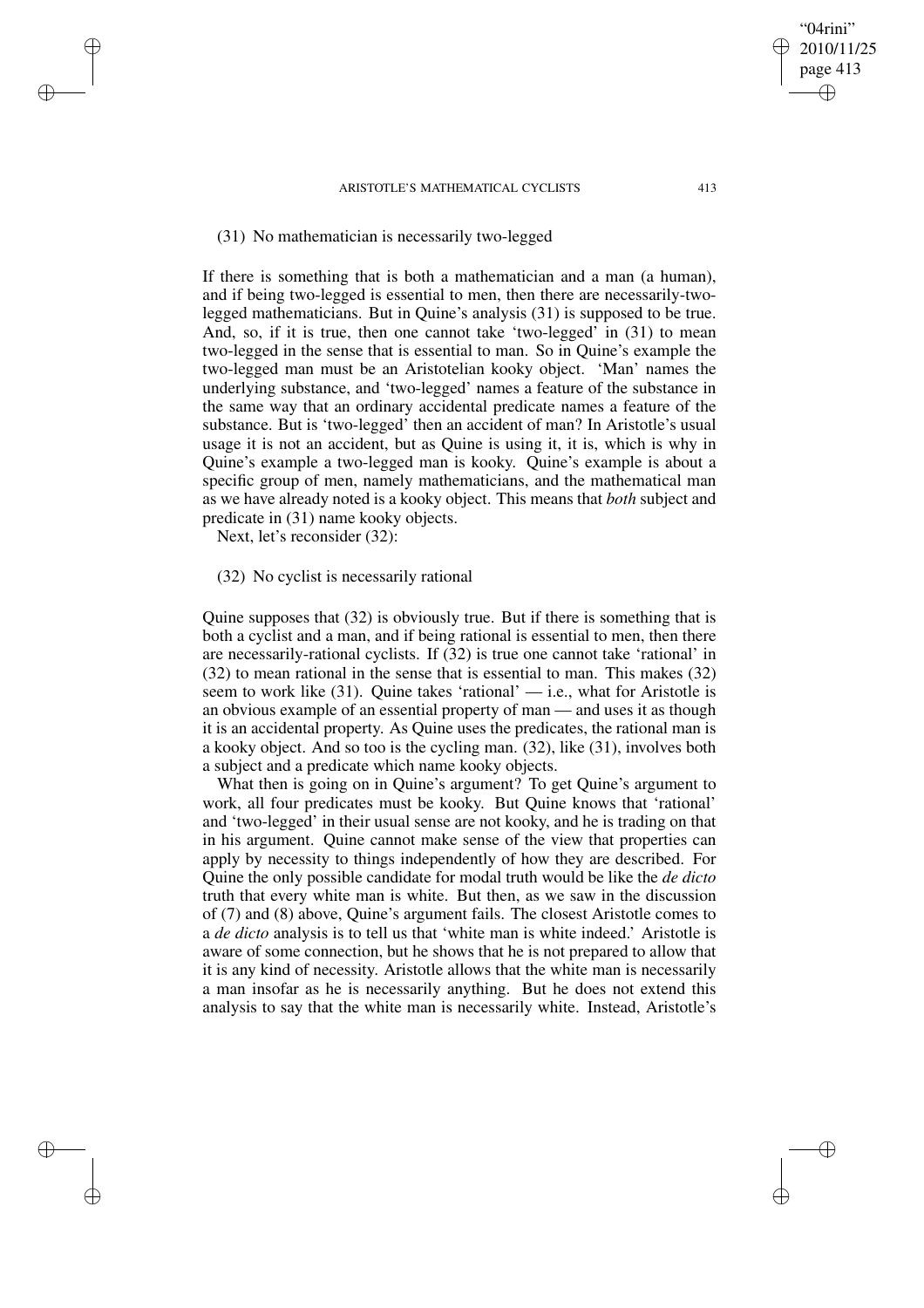"04rini" 2010/11/25 page 414 ✐ ✐

✐

✐

### 414 ADRIANE RINI

analysis makes 'white man' a kooky object, and while Quine will interpret 'every white man is white' as a proposition about *de dicto* necessity, for Aristotle there is no *modal* notion involved. We might explain the difference in terms of analyticity. Even though Quine came to reject analyticity he still thought that it was the only hope for accounting for modality. Then the point is that Aristotle does not have any reason to think of necessity in terms of analyticity, and so the only kind of modality that Quine can countenance is something that Aristotle does not even think of as modality. So the only thing for Quine to do is to disown modality altogether.

> School of History, Philosophy and Classics Massey University Private Bag 11-222 Palmerston North New Zealand E-mail: a.rini@massey.ac.nz

### REFERENCES

Code, Alan, 1976, 'Aristotle's Response to Quine's Objections to Modal Logic,' *Journal of Philosophical Logic* 5, pp. 159–186.

Judson, Lindsay, 1983, 'Eternity and Necessity in *de Caelo* I.12,' *Oxford Studies in Ancient Philosophy*, pp. 217–255.

- Lewis, Frank, 1982, 'Accidental Sameness in Aristotle,' *Philosophical Studies* 42, pp. 1–36.
- Lewis, Frank, 1991, *Substance and Predication in Aristotle*, New York: Cambridge University Press.

Matthews, Gareth B., 1982, 'Accidental Unities,' *Language and Logos*, M. Schofield and M. Nussbaum, eds, Cambridge University Press, pp. 223– 240.

Matthews, Gareth B., 1990, 'Aristotelian Essentialism,' *Philosophy and Phenomenological Research* 50, pp. 251–262.

Patterson, Richard, 1995, *Aristotle's Modal Logic. Essence and Entailment in the Organon.* Cambridge: Cambridge University Press.

Quine, W.V.O., 1953, *From a Logical Point of View*, Cambridge MA, Harvard University Press (revised edition 1961).

Quine, W.V.O., 1960, *Word and Object*, Cambridge, Mass, MIT Press.

Rini, A.A., 1998, 'Is There a Modal Syllogistic?' *Notre Dame Journal of Formal Logic* No. 39, pp. 554–572.

Rini, A.A., 2003, 'When Time is of the Essence: *Prior Analytics* I.15 and *De Caelo* I.12,' *Logique et Analyse* No. 183–184, pp. 419–440.

✐

✐

✐